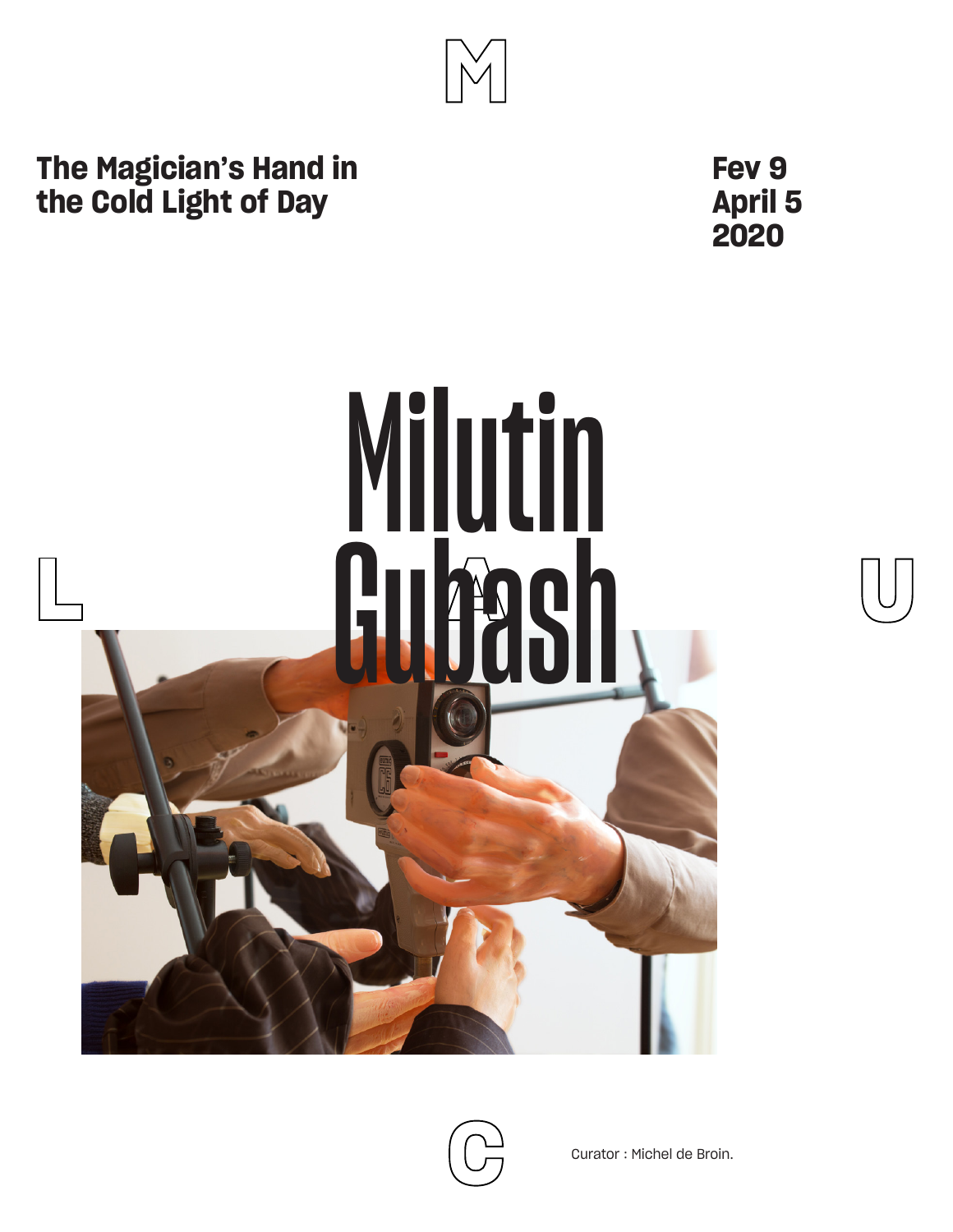In his exhibition *The Magician's Hand in the Cold Light of Day*, Milutin Gubash explores the history of Serbia—an integral part of his own personal history—and the theme of war and its representation by the Fourth Estate; in other words, the news media, which is manipulated in as many ways as there are agendas behind it. To varying degrees, the press, mass media, and historical archives are the driving elements in the artist's new installation work. Here, documents that construct an event and *make* an image cast doubt on their own transparency and, by extension, the history of those who write it. What role does the artist play in relation to the historian or the journalist? If, as Noam Chomsky states, the role of the intellectual is to get as close as possible to the truth<sup>1</sup>, then the role of the artist, according to Hans Belting, is to submit "reality" to an exercise in collage-montage that stimulates criticism and thus comes closer to the same truth<sup>2</sup>. By manipulating images and information—an integral part of the art-making process— Gubash questions the idea of transparency, both figuratively and literally. That is, in terms of an image's readability and the artist's responsibility toward his or her claims.

### **WAR**

A motorized bicycle sits near the entrance to the exhibition. Looking through its protective sheet, one can see that its chain and wheels are moving and producing a slow, churning sound. Wires extend from the engine to other installations in the next room. A strange atmosphere permeates the gallery, due in part to the waning light. In the front area of the second room, an image is projected onto a free-standing white screen. An aluminum object placed between the projector and the screen casts a shadow that partially obscures the image. Nonetheless, one can deduce that the image is an archival photograph from World War I depicting the bodies of Serbian women and children who were victims of the war3 . It appears that Gubash fabricated the object as

a way to temper the image's dramatic impact. But the device is so ineffectual that it becomes a caricature that instead lends a dark irony to the whole.

Each of these elements focuses on the image of war and its various permutations. The motorized bicycle becomes an incarnation of the war machine, the industry that feeds it, and the many disasters it provokes. The manipulation of images symbolized by false censorship evokes the tension between seeing and knowing, or how images can undermine truth.

## **SPECTACLE**

Further on, we find a 1960s-era film set filled with a variety of vintage cameras and equipment, which, presumably, are no longer functional. Microphone stands, old cameras, and projector cases animate the space by simulating their intended purpose. Among them lie body parts cobbled together out of recycled clothing, plastic objects, shoes, etc. The scene is both shocking and absurd, and was inspired by a documentary photograph of the bombing of the Markale market<sup>4</sup> in Sarajevo during the Bosnian War. Taken moments after the attack that killed or injured hundreds of civilians, the image is extremely graphic and difficult to look at. Dismembered bodies are scattered across the market. In a reminiscence of the past, Gubash reinterprets and symbolically rehashes this traumatic event through the mass medium of television.

Docufiction, which intersects all of Gubash's work, is especially present in this installation and its critical commentary is virulent, to say the least. The gulf between the Markale Massacre photograph and its parodic reinterpretation as a film set not only reminds us of the media's responsibility in the spread of information, but also of the public's responsibility.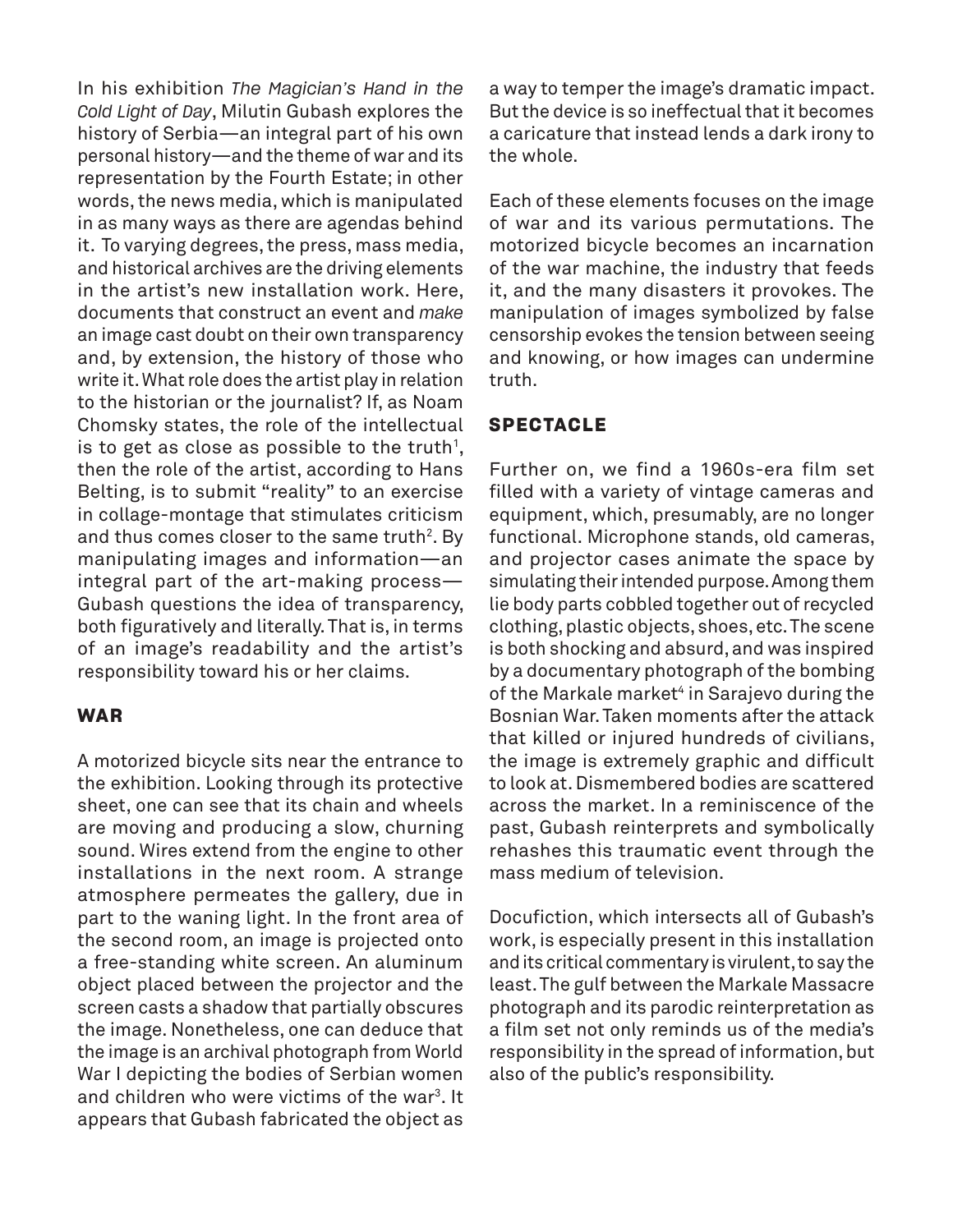

The Markale Massacres in Sarajevo (Bosnia and Herzegovina) in 1994 and 1995.

In his seminal book *The Society of the Spectacle*<sup>5</sup>, Guy Debord states that since the arrival of television, "Everything that was directly lived has moved away into a representation." Similarly, the story of the Markale Massacres dissipates in the representation of the imagemaking apparatus itself. This apparatus—the cameras, booms, projectors, lights—takes precedence over the subject, which is relegated to the background. The dismembered bodies are treated as everyday waste; they are downgraded to the status of merchandise and, as such, become mere props. The discrepancy between this scene and its referent is all the more horrifying in that it becomes a comedy, a film genre that is emblematic of mass culture within capitalist societies.

# **MAGIC**

The exhibition concludes with an audio work presented in a dark room, where a man and a woman are heard reading a play titled *The Magician's Method*. Originally written by Gubash's paternal grandfather (a doctor and poet who worked under the Tito regime, and after whom Milutin was named), the version heard here was re-written by Gubash himself $6$ . Family history has been the cornerstone of the artist's work, and has given rise to countless investigations into his war-torn origins. Through

his grandfather's voice, Gubash leads us into a private world of first-person singular declamations.

The play features a discussion between a magician and his assistant backstage at a theatre before the start of a play. Although the style of theatre is reminiscent of the Grand-Guignol7 , this evocation is soon neutralized by the roboticized voices of the two performers. The magician's long diatribes are thwarted by the machine's dehumanizing effects. The intensity of his speech is reduced to a purely mechanical form, killing its very essence. His dialogue becomes disembodied, and the protagonists, alienated.

At first, *The Magician's Method* seems to deal with the political and social situation in Yugoslavia under Tito's leadership after World War II. But Gubash forms a parallel between the former republic and the world of contemporary art. Both systems have been subject to alienating forms of power: for one, totalitarianism; for the other, capitalism. Christophe Ramaux, in reference to Pierre-Michel Menger's book *Portrait de l'artiste en travailleur*<sup>8</sup>, writes:

Creative work versus alienated work, individual creation versus capitalist rationalisation, etc., the artist and his work have long been thought of, positioned, as the antithesis of capitalism. Like L. Boltanski and E. Chiapello before him, the author [Menger] insists, on the contrary, on contemporary capitalism's ability to reclaim the figure of the artist: "far from the romantic, dissenting or subversive representations of the artist, we should view the creative person as an exemplary model of the new worker.<sup>9</sup>"

In this sense, if artists compared their artistic claims to the power they actually wield within the social realm, certain moral issues would emerge<sup>10</sup>.